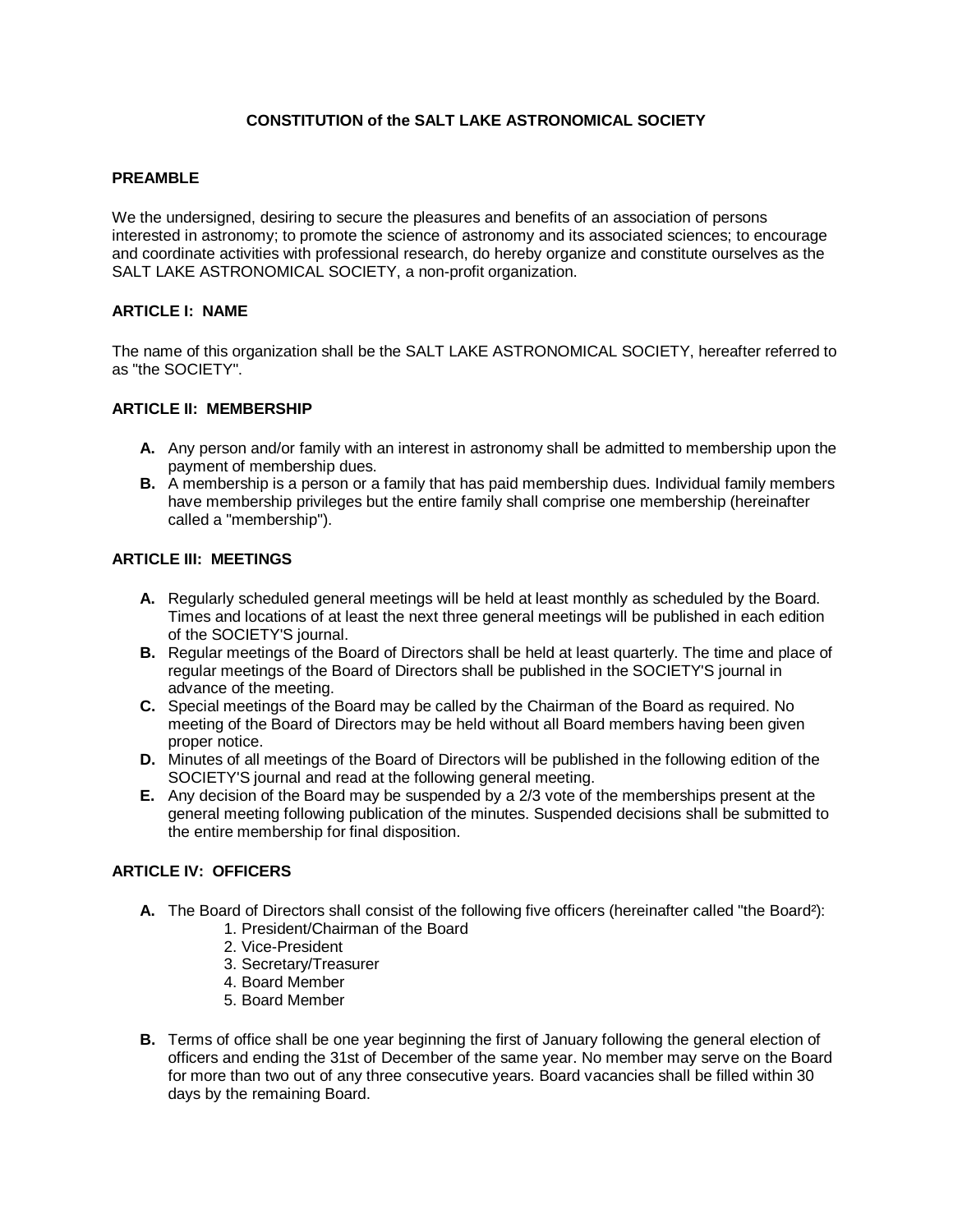- **C.** Duties of Officers:
	- 1. President/Chairman of the Board
		- a. Administers the affairs of the SOCIETY.
		- b. Presides at meetings.
		- c. Responsible for meeting content.
		- d. Responsible for all assets of the SOCIETY.
	- 2. Vice-President
		- a. Assumes duties of the President/Chairman in his/her absence.
		- b. Becomes President/Chairman in the event that office becomes vacant.
		- c. Responsible for publicity and public relations.
	- 3. Secretary/Treasurer
		- a. The Secretary/Treasurer is responsible for all books and records of the SOCIETY.
	- 4. Board Members
		- a. Advisors to the Board.
		- b. May accept duties and responsibilities as agreed upon by the Board.

# **ARTICLE V: ELECTIONS AND VOTING PROCEDURES**

- **A.** Eligibility:
	- 1. Persons wishing to run for and hold office in the SOCIETY must:
		- a. Be a member of the SOCIETY and maintain membership status throughout their term of office; and
			- b. Be at least 18 years of age.
	- 2. No more than one person per membership may run for office for any given term.
	- 3. No more than one person per membership may serve on the Board during any given term.
- **B.** The Election Process:
	- 1. Members wishing to run for office shall file their candidacy with the Secretary during August but no later than the end of the August general meeting.
	- 2. All candidates will be announced during the August general meeting.
	- 3. If necessary primary elections will be held during the September general meeting by the memberships present for the purpose of narrowing the number of candidates to two for each office.
	- 4. An election committee comprised of three non-candidate members shall be appointed by the President during the September meeting.
	- 5. Final candidates shall be announced in the September issue of the SOCIETY'S journal and be given 1/4 page therein to make a statement.
	- 6. Absentee ballots will be included with the September issue of the SOCIETY'S journal.
	- 7. All memberships of record as of the previous 1st of September will be eligible to vote in a general election.
	- 8. A general election will be held by secret ballot at the beginning of the October general meeting. The results shall be announced before the end of that meeting.

### **C.** Voting:

- 1. There shall be one vote per membership.
- 2. Proxies shall not be accepted for any purpose.
- 3. Motions will carry with a simple majority of those memberships present at a regularly scheduled general meeting unless otherwise specified.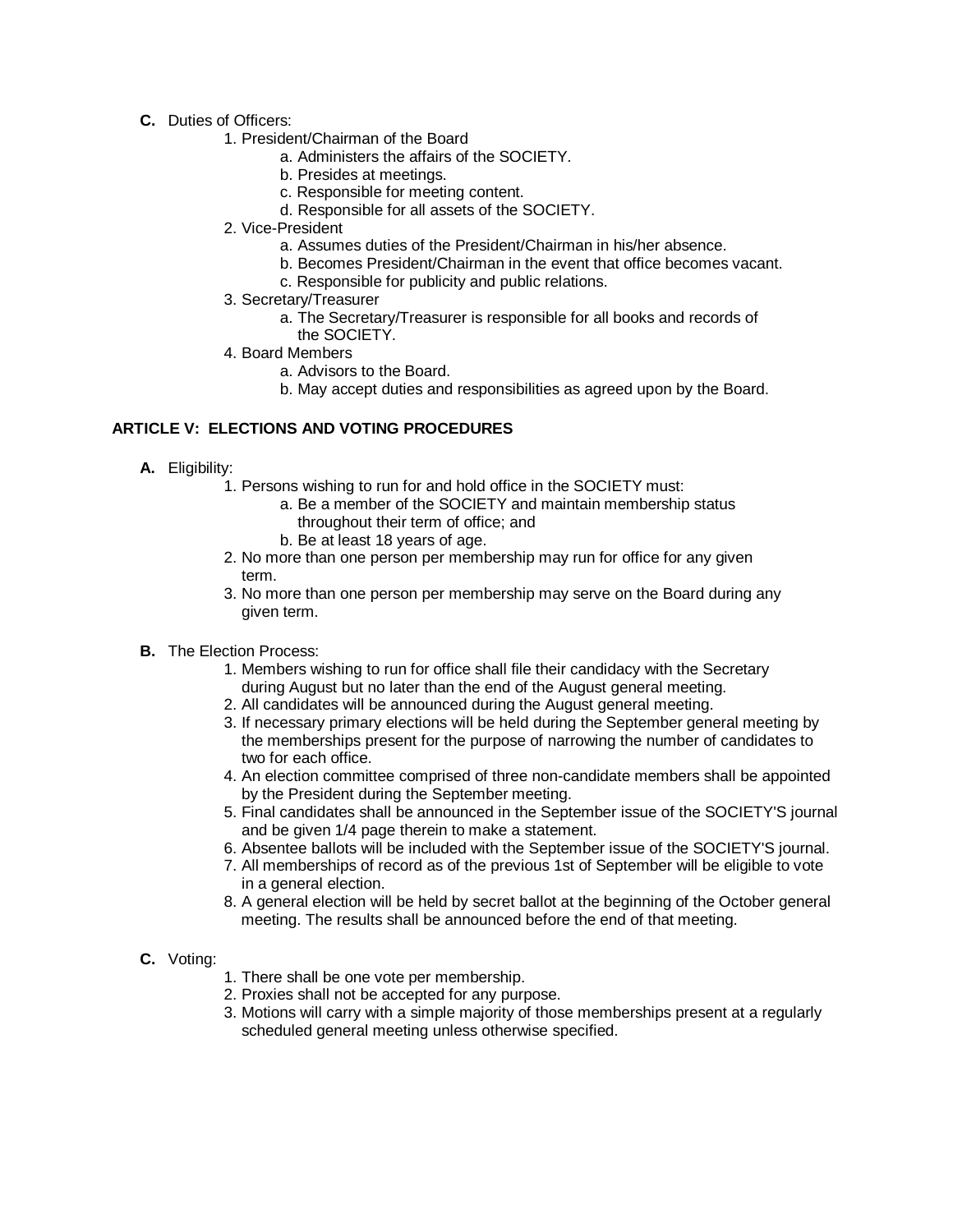# **ARTICLE VI: FINANCES**

- **A.** Annual membership dues shall be as recommended by the Board of Directors and ratified by a 2/3 majority vote of the memberships present at a regularly scheduled general meeting. All memberships shall pay the same dues.
- **B.** The Board is authorized to make all contracted magazine subscription expenditures.
- **C.** The Board shall prepare a budget for their term of office, to be presented for approval at the January general meeting and to be published in the journal prior to the meeting.
- **D.** The budget will be adopted upon approval of the memberships present.
- **E.** The Board is authorized to disburse the budget as approved.
- **F.** All non budgeted funds shall be kept in a general fund which the Board is authorized to spend in a prudent manner so long as no item exceeds an amount to be approved in the January meeting. Items exceeding the approved amount shall be submitted for approval at a general meeting.
- **G.** Two Board member's signatures are required on all SOCIETY checks.

# **ARTICLE VII: REMOVAL OF BOARD MEMBERS**

Any member of the Board may be removed from the Board by a 2/3 majority vote of the memberships present at any regularly scheduled general meeting.

### **ARTICLE VIII: CONSTITUTIONAL AMENDMENTS AND BYLAWS**

- **A.** Any member may propose amendment(s) and/or bylaws.
- **B.** The amendment and adoption process shall be:
	- 1. The proposed amendment(s) and/or bylaw(s), hereinafter called "amendment", shall be published in the journal along with notice that the proposed amendment will be discussed at the next general meeting.
	- 2. The proposed amendment shall be discussed at the next general meeting.
	- 3. The following journal will include:
		- a. The pros and cons concerning the proposed amendment written by advocates of each side.
		- b. Notification that a vote on the proposed amendment will take place at the next general meeting.
		- c. Absentee ballots for the amendment.
	- 4. The proposed amendment will be voted on during the next general meeting by the memberships present and absentee ballots.
	- 5. The proposed amendment will be adopted if 2/3 of the votes cast favor adoption.

# **ARTICLE IX: GENERAL PROCEDURES**

- **A.** On procedural matters not covered by this constitution, Roberts Rules of Order will be followed.
- **B.** The SOCIETY is and shall remain a nonprofit corporation under the laws of the State of Utah and shall be subject to all nonprofit corporate laws of said state.

# **ARTICLE X: POLITICAL ACTIVITY**

The SOCIETY is organized as an educational and scientific organization and will take part only in activities that are scientific/educational in nature. No substantial part of the activities of the SOCIETY shall be carrying on of propaganda or otherwise attempting to influence legislation and the SOCIETY shall not participate in or intervene in (including the publishing or distribution of statements) any political campaign on behalf of any candidate for public office. Notwithstanding any other provisions of these articles, the SOCIETY shall not carry on any other activities not permitted to be carried on by a corporation exempt from Federal Income Tax under section 501 (c) (3) of the Internal Revenue Code of 1954 (or the corresponding provision of any future United States Internal Revenue Law).